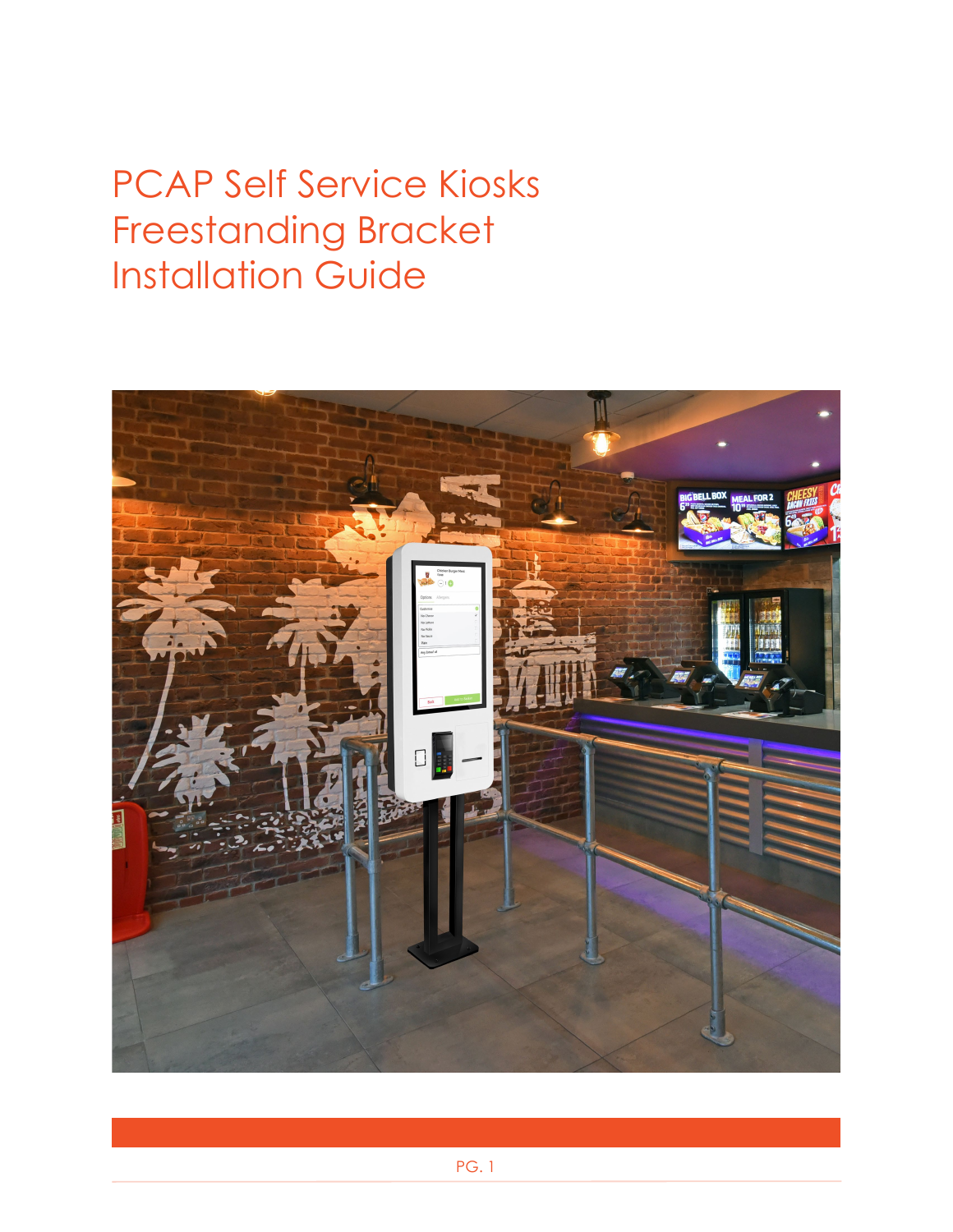# Pre-Setup



## Step 1

Remove the freestanding bracket from the packaging and place upright on the ground. (The larger base on the bottom)

#### Step 2

If your bolts have been welded to the top base of the bracket you can move onto step 3. If they haven't you can find the 4 bolts in the accessories bag, thread the bolts through the top of the freestanding bracket plate from underneath so the bolts are sticking up. Your bracket should look like this;



#### Step 3

Feed the power cable (and LAN cable if hardwiring the internet connection) through the bottom legs of the bracket until the wires are out of the top of the legs.